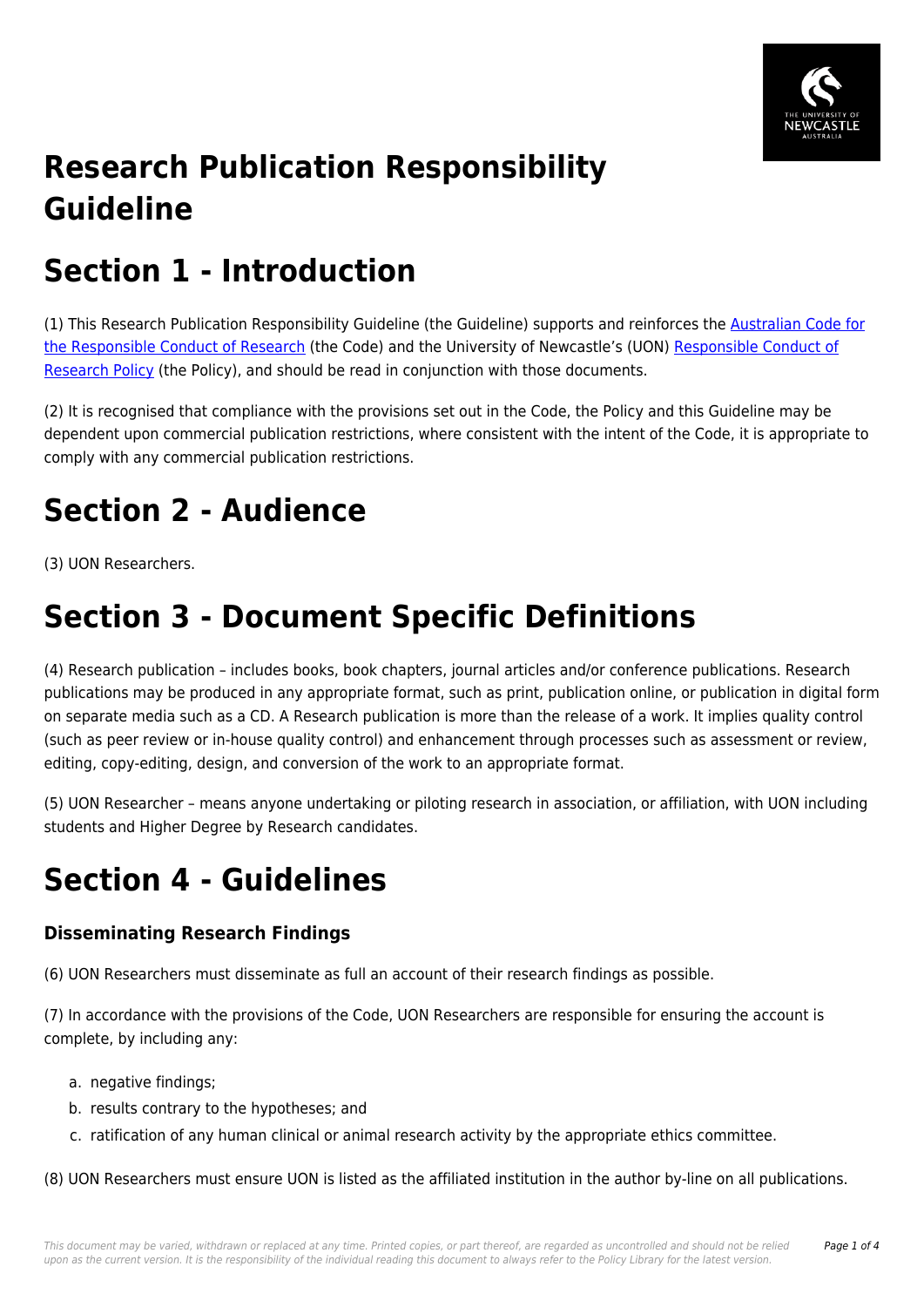(9) UON Researchers must ensure that publishing actions take account of any restrictions relating to intellectual property or culturally sensitive data.

(10) Where feasible, and within the context of standard discipline practice, parties who are normally advised of research results should be provided with an appropriate summary of such results.

### **Material that has been the Subject of Adverse Research Misconduct Findings**

(11) A UON Researcher must not use any data that has been found to have been improperly obtained as the basis for dissemination of research findings, including all forms of publication.

(12) The UON accepts no liability for the subsequent use of data improperly obtained once a UON Researcher has left UON.

### **Avoiding Multiple Submissions of Research Findings**

(13) UON Researchers must not:-

- a. include the same research findings in several publications, except in particular and clearly explained circumstances such as; review articles, anthologies, collections or translations; or
- b. submit work that is substantially similar to more than one publisher, or submit work that is similar to work already being published without disclosing this to the publisher at the time of submission.

#### **Republishing**

(14) UON Researchers must take reasonable steps to obtain permission from the original publisher before republishing research findings.

### **Disclosing Research Support**

(15) UON Researchers must ensure that:

- a. the research publication includes information on all sources of financial and in-kind support for the research, and any potential conflicts of interest; and
- b. the host institution and funding sources of the research are acknowledged.

### **Registering Clinical Trials**

(16) UON Researchers are required to register clinical trials with the [Australian and New Zealand Clinical Trials](https://policies.newcastle.edu.au/download.php?id=73&version=1&associated) [Registry,](https://policies.newcastle.edu.au/download.php?id=73&version=1&associated) to promote access to information about all clinical trials.

#### **Managing Confidentiality**

(17) When the confidentiality requirements of a sponsor prevent or delay peer review until after the research results are delivered to the sponsor, the UON Researcher must present the findings to the sponsor under a written disclaimer that the work has not been subject to peer review.

### **Communicating Research Findings in the Public Arena**

(18) UON Researchers are encouraged to communicate their findings to a range of audiences in accordance with UON's [Media Policy](https://policies.newcastle.edu.au/document/view-current.php?id=107).

(19) UON Researchers should be aware of the difficulties of communicating research findings to the wider community where there is no opportunity to review the report of discussions before it becomes public. They should therefore avail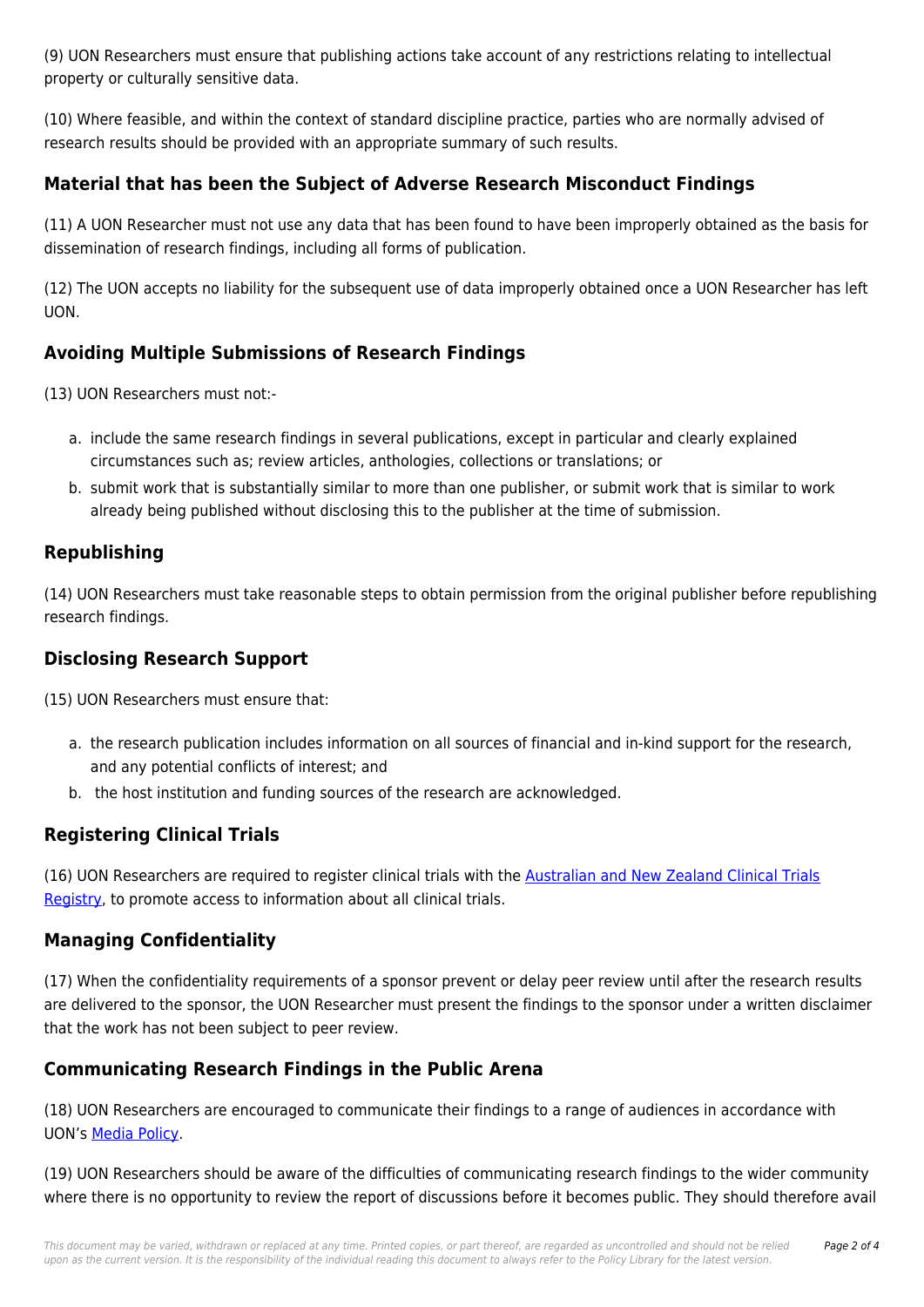themselves of professional assistance and media training in communicating with the wider community.

(20) UON Researchers anticipating media interest subsequent to the publication of research outcomes should liaise with the **[UON Media Centre](https://policies.newcastle.edu.au/download.php?id=410&version=2&associated)** to coordinate responses to media enquiries.

(21) UON Researchers are required to observe any restrictions on communications that have been formally agreed with the sponsor of the research.

(22) Discussion of research findings should not usually occur until research findings have been evaluated through a peer review process or another appraisal process that meets the standards of the discipline.

(23) Care should be taken to explain the status of the project e.g. whether it is still in progress, is a preliminary conference report, or has been finalised.

(24) To minimise misunderstandings, those directly impacted by the research including interested parties to the research or those given undertakings as part of the research process should be informed of the research findings before they are made public.

## **Section 5 - Roles and Responsibilities**

(25) UON Researchers are responsible for the dissemination and publication of research findings in accordance with this Guideline, the Policy and the Code, as well as any external requirements of funding or other bodies.